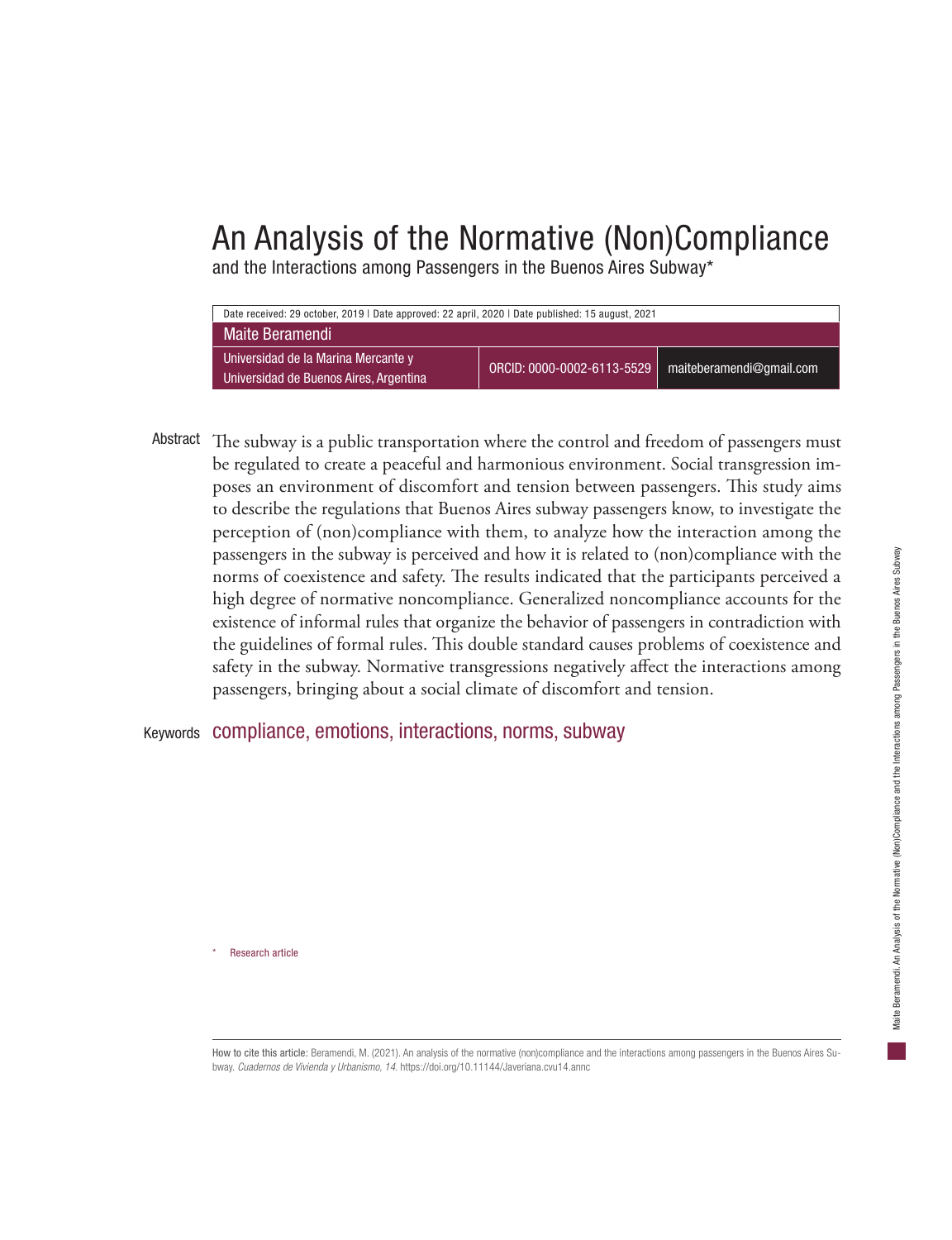

# Análisis del (no-)cumplimiento de la norma

e interacciones entre los pasajeros del metro de Buenos Aires

Resumen El metro es un transporte público en el que es necesario regular el control y libertad de los pasajeros para crear un entorno pacífico y armonioso. La transgresión social impone un entorno de malestar y tensión entre los pasajeros. El objetivo de este estudio es describir la normativa que conocen los pasajeros del metro de Buenos Aires, para investigar la percepción de (no-)cumplimiento de la misma, analizar cómo se percibe la interacción entre los pasajeros del metro y cómo se relaciona con el (no-)cumplimiento de las normas de convivencia y seguridad. Los resultados mostraron que los participantes percibieron un alto grado de no-cumplimiento de la normativa. El no-cumplimiento generalizado explica la existencia de reglas informales que orientan la conducta de los pasajeros en contradicción con las directrices de las reglas formales. Este doble estándar ocasiona problemas de convivencia y seguridad en el metro. La transgresión de las normas afecta de manera negativa las interacciones entre los pasajeros, generando un clima social de malestar y tensión.

## Keywords cumplimiento, emociones, interacciones, normas, metro

# Análise de (não) observância do regulamento

e interações entre passageiros do metrô de Buenos Aires

Resumo

O metrô é um transporte público no qual é preciso regular o controle e a liberdade dos passageiros para criar um ambiente pacífico e harmonioso. A transgressão social impõe um ambiente de desconforto e tensão entre os passageiros. O objetivo deste estudo é descrever os regulamentos conhecidos pelos passageiros do metrô de Buenos Aires, pesquisar a percepção da (não) observância deles, analisar como a interação entre os passageiros do metrô é percebida e como ela se relaciona com a (não-) observância das regras de convivência e segurança. Os resultados mostraram que os participantes perceberam um alto grau de não conformidade com as regulamentações. O incumprimento geral explica a existência de regras informais que orientam a conduta dos passageiros em contradição com as orientações das regras formais. Esse duplo padrão causa problemas de convivência e segurança no metrô. A violação das regras afeta negativamente as interações entre os passageiros, gerando um clima social de desconforto e tensão.

Palavras chave conformidade, emoções, interações, normas, metrô

2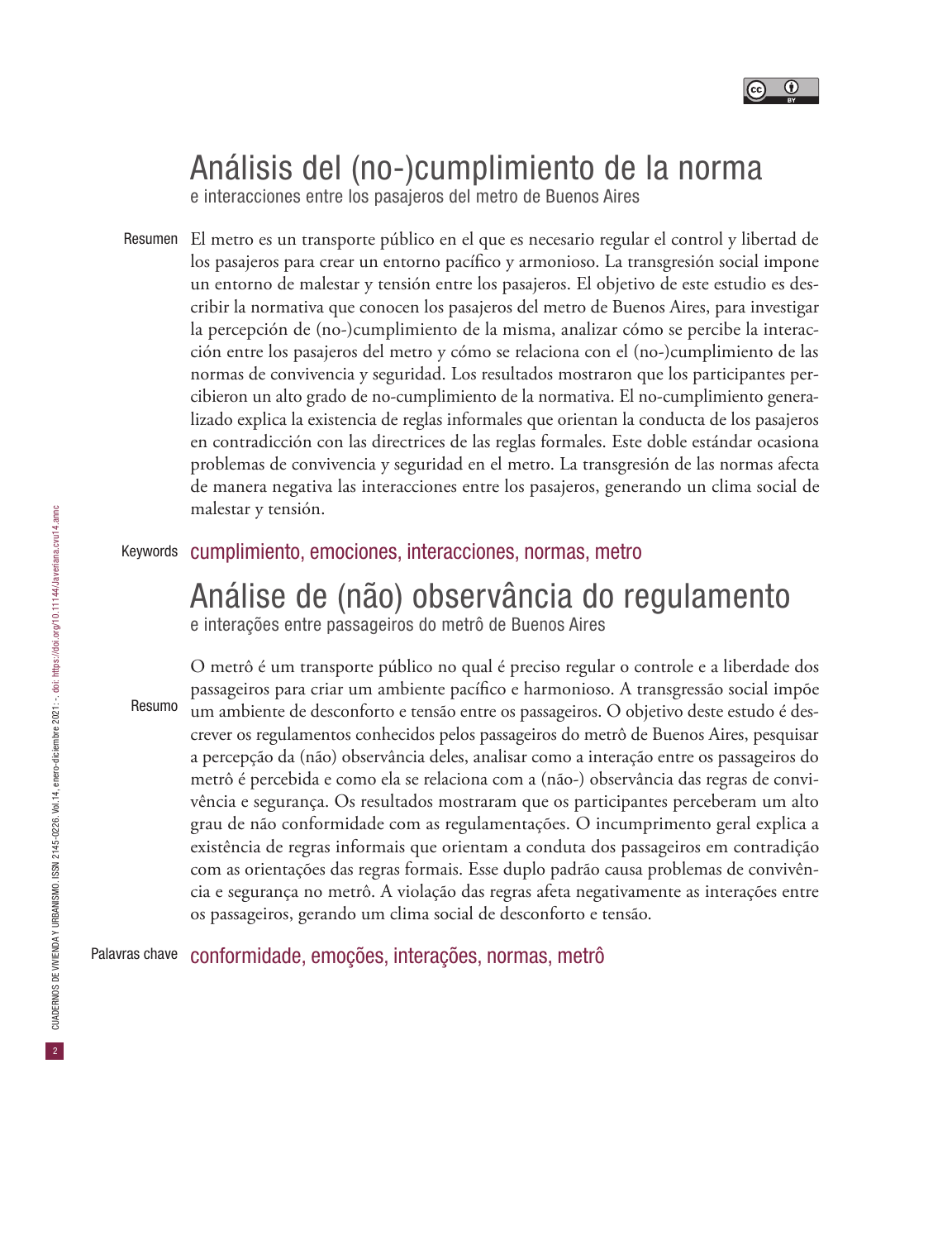## **Introduction**

For years, the subway has been one of the most used means of transportation in large urban areas because it manages to tackle problems such as traffic congestion, pollution, noise, passenger commuting times, and mobility of passengers, all while handling a large flow of people at a low cost of energy (Jain et al., 2014).

However, there are other factors that also affect the quality of the commute and the wellbeing of the people, and those factors can influence the choice of the type of transportation. Several studies confirm that agglomeration (Evans & Wener, 2007; Mohd Mahudin et al., 2012), long waiting times (Friman, 2010), the high cost of transportation (Kenyon & Lyons, 2003), the unpredictability of waiting times (Maister, 1985; Morris & Guerra, 2015; Sposato et al., 2012), and the use of various means of transportation (Morris & Guerra, 2015; Sposato et al., 2012) all negatively affect the satisfaction with the service and the wellbeing of the people. However, almost no studies were found that analyzed how (non)compliance with the rules impacted the satisfaction and wellbeing of people that commute (e.g., Zaporozhets, 2014). In addition, few studies have focused on the subway; instead researches have been focused in other modes of public transportation such as buses and trains (Beramendi et al., 2019).

The subway, as all public transportation, is a highly organized system that establishes the synchronization of behaviors and the automation of habits from social standards (Zaporozhets, 2014). The similarity in the rules around the

world means that any tourist can feel confident about traveling underground in an unknown city. These skills have become "urban automatisms", that is, active techniques that are used in particular situations. However, ignoring particular characteristics of some spaces, urban environments, and cultural contexts is not always justified, as there are cultural differences (Zaporozhets, 2014).

In this transportation system, as in any public space, it is expected that the rider adapts and acts within the established parameters. To do so, it provides a set of specified instructions, some concrete actions, which inform the most novice traveler what the expected behaviors are, and they are generally associated with user's safety and the rules of coexistence. Additionally, the subway has certain implicit rules, or unwritten social norms, that passengers learn by imitation or oral transmission and that allow them to understand the logistics of transportation (Zaporozhets, 2014).

With these rules the subway seeks out a balance between the control of people's behavior and the respect for the passenger's freedom. Control and freedom are two independent variables that are in constant conflict in public spaces and are prevalent among many people. This requires a management of space that prevents one group from inhibiting the expression of another. On this point, personal space is discerned, where an individual has personal control over the interaction and communication with the others and their environment. On the other hand, public spaces are controlled by an authority that must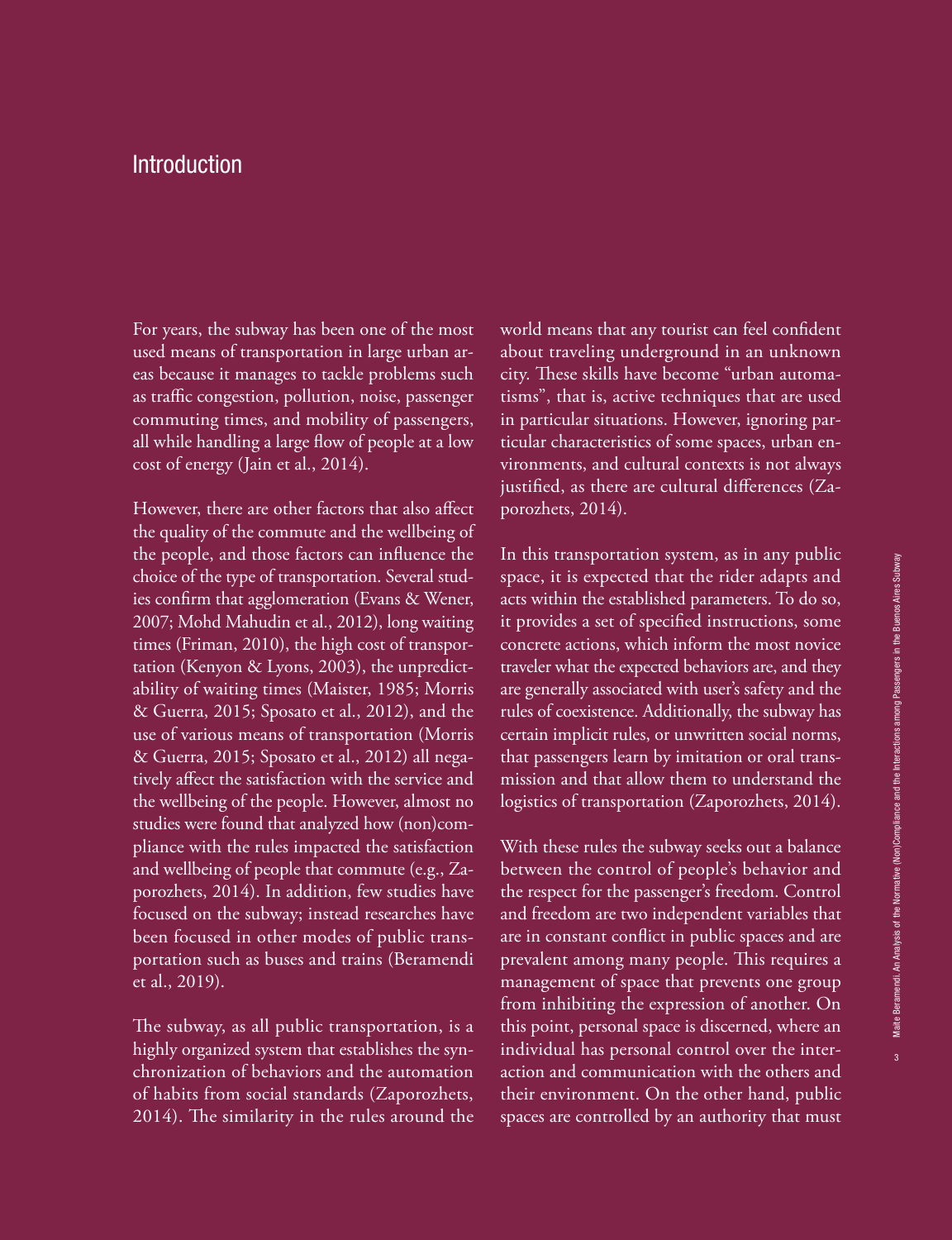prevent a person from feeling any threat to their freedom or experiencing negative feelings. Optimal regulation will allow people to feel comfortable and avoid interpersonal and institutional conflicts (Zhao & Siu, 2014).

Appropriate behavior of people in the subway enables all the passengers to enjoy a more relaxed and organized life and a harmonious coexistence with others. On the other hand, normative infractions affect the operation and regulation of transportation. For example, when people enter the subway cars at the exact moment that the doors are closing, they endanger their lives as well as the physical integrity of the subway cars.

Norms prevent passengers from abusing the spaces and the freedom of others (Zhao & Siu, 2014). Zhao and Siu (2014) have found that people who are disorderly or act in defiance of the rules of implicit coexistence cause rejection in the rest of the passengers. For example, the railings in the cars are designed to be used and shared— by all passengers. However, there are people who lean their entire body on them, preventing others from using it. These inconsiderate behaviors bring about discomfort, generate tensions among passengers, and increase the spread of social distrust (cf., Welch et al., 2005).

Without the spread of social trust, relationships are tinged with uncertainty, and people believe that, at any time, they could become victims of opportunism, a scam, or simply arespect offensive event. Therefore, social norms have the function to regulate interactions and create bonds of trust and reciprocity among people (cf., Burger et al., 2009; Cook, 2005).

Institutions not only should have rules that govern people's behavior, but also must implement a system that controls and sanctions transgressions. Control and sanctioning by the authorities are

necessary, but it is not the most efficient method to generate compliance because it is expensive due to the number of people who have to constantly monitor and punish (Nelissen & Mulder, 2013). Therefore, the best option to generate adherence to the rules is to raise awareness about a process of socialization fostered by institutions that makes people to develop attitudes and values that promote compliance. From this perspective, citizens obey the rules because they believe that it is their duty and obligation to do so and not because of processes of coercion or the imposition of force (Trinkner & Tyler, 2016).

Another way to get control is through social control. This is defined as any type of communication, verbal or nonverbal, whereby individuals demonstrate disapproval at disorderly conduct (Chekroun & Brauer, 2002). Chekroun and Brauer (2002) observed that people believe they would exercise social control to a greater extent than they would carry out in reality, because they underestimate the situational forces that prevent them from enforcing the rule. Moreover, there are other factors such as the personal interpretation of the rule that is broken (Brauer & Chaurand, 2010) and the social importance attributed to the rule. When a person breaks a rule considered as socially important by the community, there is a greater probability that people apply some kind of social control since it would be associated with hostile emotions. On the other hand, when the infraction is not considered highly deviant, the probability of exercising control is lower (Chaurand & Brauer, 2008). Furthermore, it was observed that the probability of punishing deviant behavior is diminished when the rule is frequently broken (Brauer & Chaurand, 2010).

In the Argentinian context, there is another variable that influences the low commitment by citizens to enforce the rules, the reporting, which is seen unfavorably and resembles that of a snitch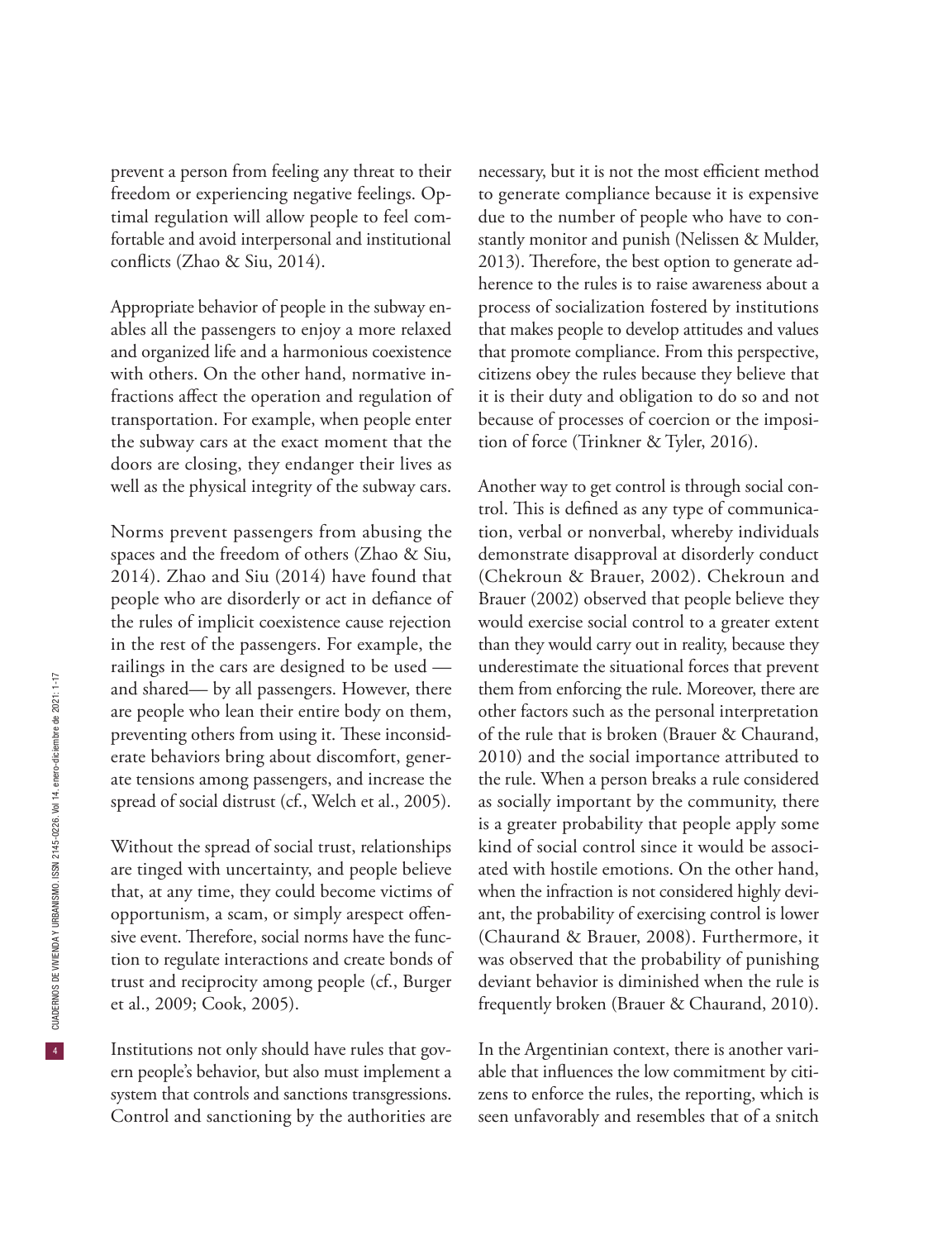(Böhmer, 2010; Nésis, 2005). Due to historic issues, the low legitimacy of the authorities and institutions (cf., Böhmer, 2010) makes "supporting the rules and their control" seems like a betrayal by the interests of an illegitimate force. In this sense, words such as *snitch*, *informer*, *complainant* are words that have a negative emotional impact (Böhmer, 2010, p. 109). Accordingly, people perceive that noncompliance with the rules is a distant problem in which they should not act, where they should not be included, since it is not their role to apply control (Böhmer, 2010; Nésis, 2005).

Regulatory noncompliance becomes a problem when the infraction is not an isolated response, and some do not adapt to the context but rather respond to practices and legitimized institutional dynamics that function as adaptive social norms (Beramendi, 2014). As explained by the Focal Theory of Behavior (Cialdini et al., 1990), there are two types of social norms: the prescriptive norms that guide the conduct of people through a social evaluation and mark what should be done and the descriptive norms that lead people to act by understanding the real behavior of people. The latter allows us to understand a behavior that is adaptive and effective in the context (Cialdini,

2007). When there is a gap between what must be done and what is actually done, conflicts are observed in the regulated system.

Following this approach, but from a political science perspective (Helmke & Levitsky, 2004), it is not only necessary to study the formal rules, which are set by the institutions, but also to understand the informal rules, since these are the ones that establish the actual collective functioning.

Currently, there is no research in the local or nearly international context that has analyzed the recognition of rules and their perception of (non)compliance in the subway. In this sense, the company Subterráneos de Buenos Aires Sociedad de Estado (SBASE) stipulates the rules of safety and coexistence that organize the functioning of the institution (see table 1). The objectives of this study are to describe the rules that Buenos Aires subway passengers are aware of, to investigate the perception of (non)compliance with the rules, to analyze how the interaction among the passengers of the subway is perceived, and how these interactions are related to (non)compliance with the rules of coexistence and safety.

| Table 1. Rules of coexistence and safety in the Buenos Aires subway |  |  |  |  |  |  |  |  |  |  |  |
|---------------------------------------------------------------------|--|--|--|--|--|--|--|--|--|--|--|
|---------------------------------------------------------------------|--|--|--|--|--|--|--|--|--|--|--|

| Keep right on platforms,<br>corridors, and stairs.                                       | For strict reasons of personal<br>safety, take children by the hand.         | Let passengers get off before<br>getting on.                                | Caution is recommended in the<br>use of the stairs and escalators.<br>Lift your feet when leaving the<br>escalators. |
|------------------------------------------------------------------------------------------|------------------------------------------------------------------------------|-----------------------------------------------------------------------------|----------------------------------------------------------------------------------------------------------------------|
| Remember that the sound of the<br>buzzer indicates the imminent<br>closing of the doors. | Be more cautious on rainy days.                                              | Throw trash in the receptacles.                                             | All cars have reserved priority<br>seats for pregnant women and<br>disabled people.                                  |
| Take care of your belongings.                                                            | Improper use of the emergency<br>break is prohibited.                        | No sitting on the escalators.                                               | No running along the platforms,<br>corridors, and stairs.                                                            |
| Wait for the subway behind the<br>yellow line.                                           | Do not get on and get off the cars<br>once the doors have been closed.       | Leaning out or putting your<br>arms outside of the windows is<br>forbidden. | Traveling with a bicycle is<br>prohibited.                                                                           |
| Walking along the tracks is not<br>allowed.                                              | Preventing the doors from<br>closing, totally or partially, is<br>forbidden. | Do not eat or drink in the cars.                                            | Entering with objects or<br>equipment that may bother other<br>passengers is not allowed.                            |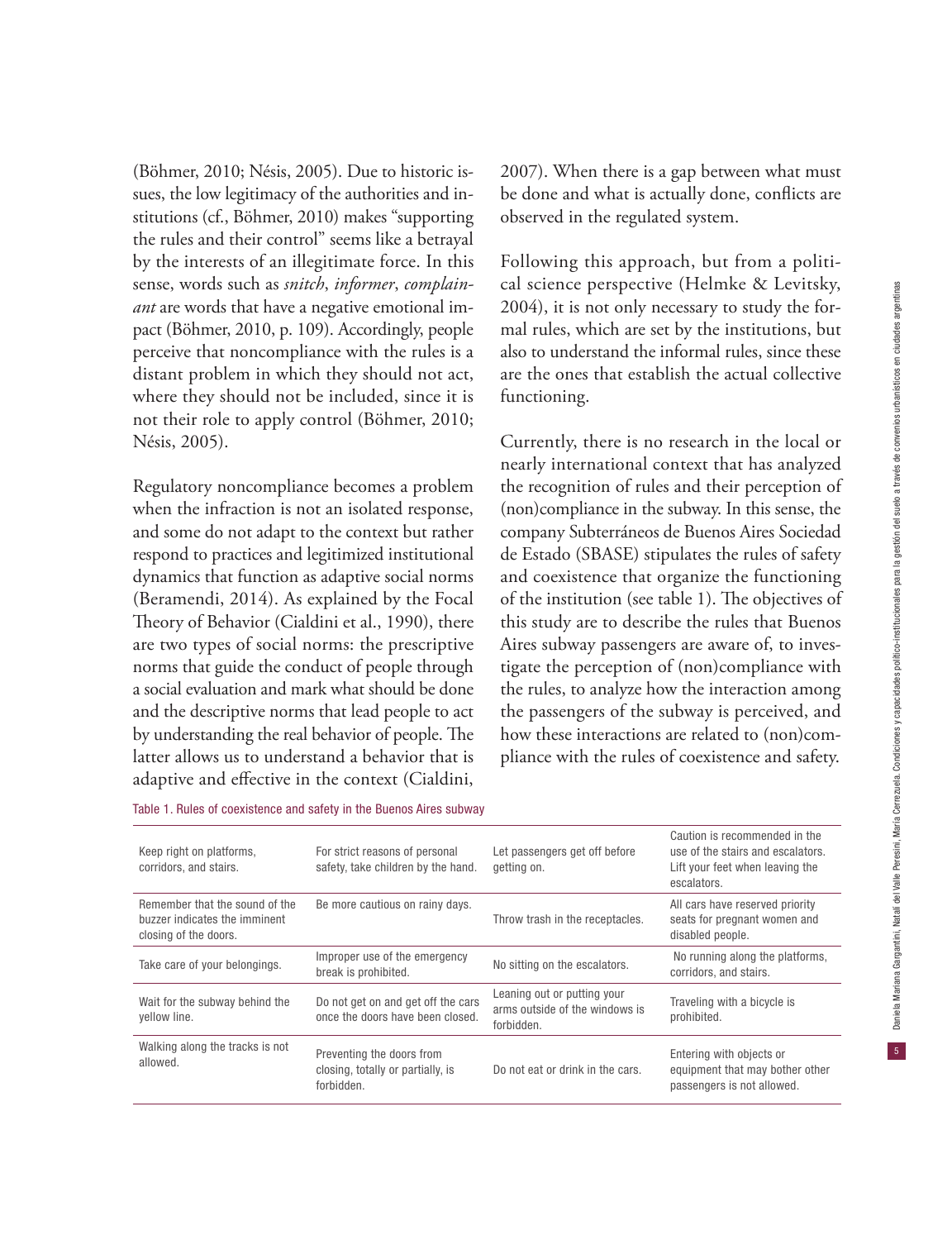| Smoking in the cars, corridors, or<br>on the platforms is forbidden.                                                                               | Do not lean on the doors.                                               | Traveling with animals is not<br>allowed, except for duly identified<br>assistance dogs. | Entering with inflammable,<br>explosive or bad-smelling<br>materials is prohibited. |  |
|----------------------------------------------------------------------------------------------------------------------------------------------------|-------------------------------------------------------------------------|------------------------------------------------------------------------------------------|-------------------------------------------------------------------------------------|--|
| Mind the gap between the<br>platform and the subway.                                                                                               | If service is interrupted, wait for<br>instructions from the personnel. | Do not post advertisements,<br>flyers, or stickers.                                      | Use headphones when listening<br>to music.                                          |  |
| Hold on to the railing while on the<br>escalators.                                                                                                 | Keep shoelaces tied.                                                    | No running on the escalators.                                                            | Do not put any objects on the<br>escalators.                                        |  |
| Do not use the escalator when it<br>is stopped.                                                                                                    | Remove your backpack and<br>watch your belongings.                      | Fire extinguishers are located<br>beneath the seats.                                     |                                                                                     |  |
| Evacuation plan: 1. Wait for instructions from the personnel; 2. Stay on the train. The tracks are dangerous; 3. Exit the car only when advised by |                                                                         |                                                                                          |                                                                                     |  |

the personnel.

Note. All the rules of safety and coexistence are detailed according to the SBASE regulation and contract. The rules are displayed on the instructive posters for the user adjacent to the ticket offices, and the more specific rules are located in specific places and at certain times during the trip. Source: own elaboration

## **Methods**

### **Participants**

The sample was intentional, and the snowball technique was used to reach a greater number of participants. It consisted of 21 Argentine users of the Buenos Aires subway. The average age was 44 years (*SD* = 16.12, *Min* = 20, *Max* = 70). All information regarding the sample and the focus group is detailed in table 2.

The focus group technique was used. This method of gathering information consists of group sessions in which participants discuss various topics in a relaxed and informal environment (Domínguez Sánchez-Pinilla & Davila Legerén, 2008).

This technique strategically focuses on those elements and questions relevant in the research that encourage participants to talk and interact with each other (Domínguez Sánchez-Pinilla & Davila Legerén, 2008). For this reason, a guide of discussion topics with semi-structured questions was considered; however, as suggested by the focus group technique, new questions were asked based on the emerging themes since one of the notions of the focus group assumes that information is constructed from interaction (Heritage, 2004).

To structure the group discussions, a guide was built that included a brief introduction and 7 guiding questions: (a) To begin, which are the advantages of using the subway?, (b) What are the disadvantages of using the subway?, (c) How do you think people relate to each other in the metro, in other words, what is the dynamics among passengers like?, (d) Which norms of safety and coexistence of the subway do you know?, (e). Which norms do you think passengers comply with?, (f). Which norms do you think passengers transgress?, and (g) To conclude this meeting, Do you have any comments to add that something that was not covered?

To collect more information about the participants, they were asked to complete a self-administered questionnaire that included the following topics: gender, age, frequency using the subway, schooling, perception of one's economic class, and political ideology.

#### Procedure

Four focus groups were created using the criterion of maximum variability. The project director coordinated the focus groups, and there was always a team member who wrote down. The groups met at a university in the city of Buenos Aires. The

 $6<sup>°</sup>$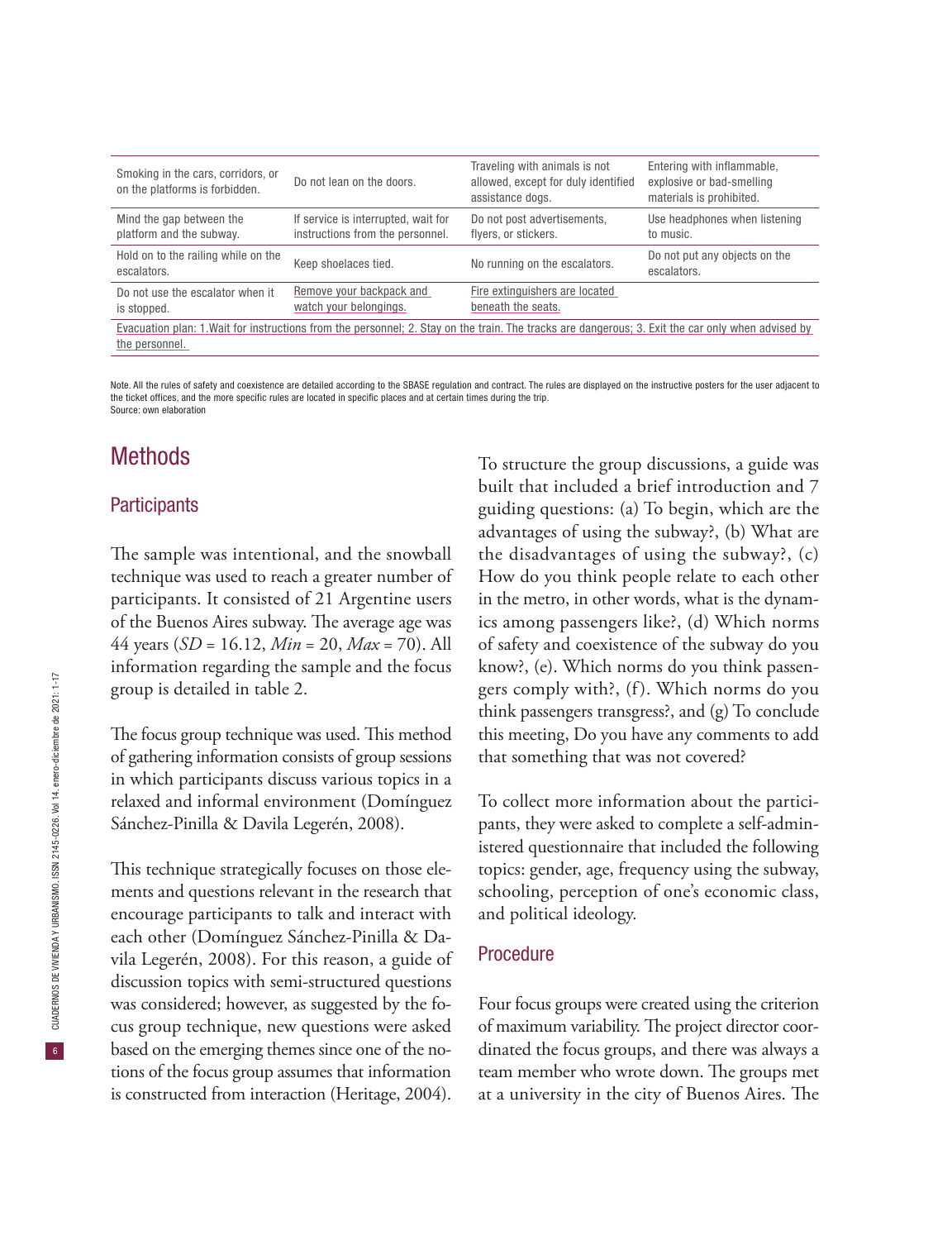#### Table 2. Techniques and tools for gathering information

|                                      | Group 1<br>$n = 5$ | Group 2<br>$n = 6$ | Group 3<br>$n = 4$ | Group 4<br>$n = 6$ | <b>Total</b><br>$n = 21$ |
|--------------------------------------|--------------------|--------------------|--------------------|--------------------|--------------------------|
| General %<br>Female/Male             | 50/50              | 66.7/33.3          | 50/50              | 66.7/33.3          | 61.9/38.1                |
| Median Age (SD)                      | 55 (14.47)         | 40.50 (9.31)       | 50.50 (19.77)      | 34 (16.14)         | 44 (16.12)               |
| Frequency of subway use %            |                    |                    |                    |                    |                          |
| Several times per week               | 60                 | 83.3               | 75                 | 66.7               | 72.7                     |
| Once per week                        | 20                 | 16.7               | 25                 | 16.7               | 18.2                     |
| Once every 15 days                   | 20                 | $\mathbf{0}$       | $\theta$           | 16.7               | 9.1                      |
| Schooling%                           |                    |                    |                    |                    |                          |
| High school not completed            | $\overline{0}$     | $\theta$           | $\theta$           | 16.7               | 4.8                      |
| Associate degree not completed       | $\overline{0}$     | 16.7               | 25                 | $\theta$           | 9.5                      |
| Associate degree completed           | 0                  | $\theta$           | 25                 | $\overline{0}$     | 4.8                      |
| Bachelor's degree not completed      | 20                 | 66.7               | 50                 | 66.7               | 42.9                     |
| Bachelor's completed                 | 20                 | 16.7               | $\mathbf 0$        | 16.7               | 23.8                     |
| Graduate degree completed            | 60                 | $\mathbf{0}$       | $\theta$           | $\mathbf 0$        | 14.3                     |
| Perception of one's economic class % |                    |                    |                    |                    |                          |
| Low-middle                           | 0                  | $\mathbf{0}$       | 25                 | $\mathbf 0$        | 4.8                      |
| Middle                               | $\Omega$           | 50                 | $\theta$           | 33.3               | 23.8                     |
| Upper-middle                         | 100                | 50                 | 50                 | 66.7               | 66.7                     |
| Upper                                | 0                  | $\mathbf{0}$       | 25                 | $\mathbf 0$        | 4.8                      |
| Political ideology %                 |                    |                    |                    |                    |                          |
| Left                                 | 20                 | $\Omega$           | 25                 | $\mathbf 0$        | 9.5                      |
| Moderate/center                      | 80                 | 100                | 75                 | 100                | 90.5                     |
| Right                                | 0                  | $\mathbf{0}$       | $\mathbf{0}$       | $\mathbf 0$        | $\theta$                 |

Source: own elaboration

sessions were held in a relaxed atmosphere, without interruption, and were provided with snacks.

The activities lasted 60 to 90 minutes. The group discussions were audio-recorded and then transcribed for later analysis. Additionally, as mentioned above, the moderators wrote down during the activities to make easier the understanding of gestures and attitudes of the participants. At the end of each discussion group, the participants answered a self-administered questionnaire.

The Ethics Committee of the University approved the research project that frames this study. The participants were asked to sign an informed consent, which described the activity that was to be carried out, clarified that their participation

was anonymous and voluntary, and that the results would only be used for academic purposes.

#### Data analysis

The analysis of the information was based on the transcription (Onwuegbuzie et al., 2011) and was processed with the Atlas Ti, a software able to segment the data into units, codify the data, and build theory (Muñoz Justicia, 2005). The Grounded Theory was used to analyze the data. The theory derived from data collected in a systematic way was analyzed through a research process. This method does not arise from a preconceived theory but begins with an area of study and allows the theory to emerge from the data. To do so, it is necessary to focus on the material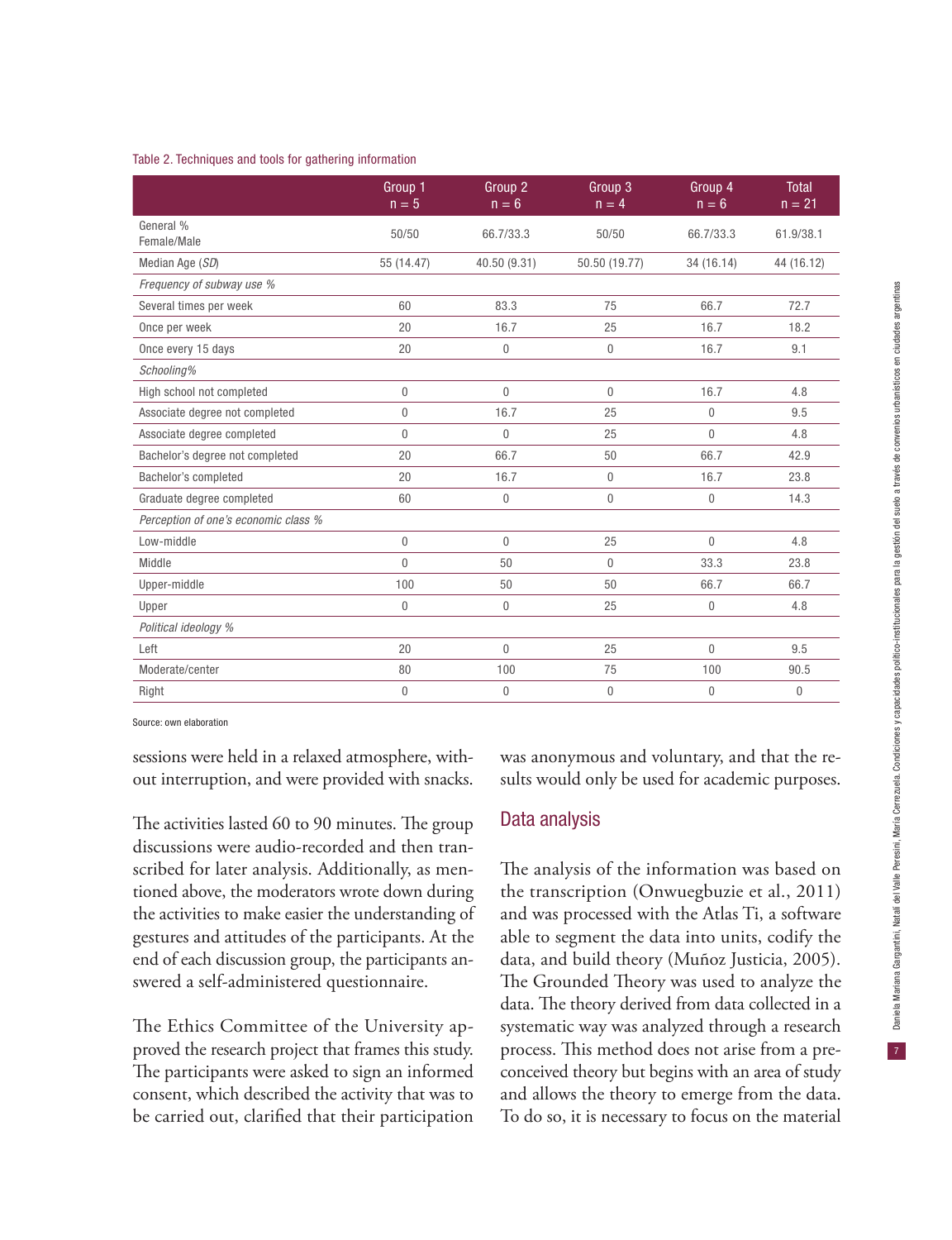collected, and at the same time, have creativity to be able to capture the complexity of the subject to be analyzed. It is also necessary to always be open to the possibility of recoding the examined material (Strauss & Corbin, 2002).

After rereading the transcriptions several times, the analysis was carried out. In the first instance, I proceeded to open coding, in the second instance to the axial coding, and finally, the families of networks were created. However, as proposed by Strauss and Corbin (2002), the coding process is not linear, but rather the various types of coding are overlapped and interlocked as new ways of understanding how the phenomenon emerges, and this leads to restructuring the proposed model.

To analyze the sociodemographic data extracted from the questionnaire, the statistical program SPSS 0.21 was used, which allowed us to perform the descriptive analyses.

## **Results**

Based on the analysis of the results, the following categories were created: *Rules that participants acknowledge, Compliance with the rules, Proposals to reduce the regulatory noncompliance, and Relationships and interactions among passengers*. For each category, except for the recognition of rules, quotes from the participants were selected and are shown in table 3.

#### Table 3. Comments by the participants

| $2-A$   | Even people who occupy the place they are meant to, in the new subways, such as the disabled or pregnant women, someone<br>gets on and takes the designated seat when he or she should not, then you have to tell him/her. I think it is a reflection of what<br>happens in society, the disregard for others.                                                                                                                                                                                                                                                                                                                                                                                                                                                                                                                                                                    |
|---------|-----------------------------------------------------------------------------------------------------------------------------------------------------------------------------------------------------------------------------------------------------------------------------------------------------------------------------------------------------------------------------------------------------------------------------------------------------------------------------------------------------------------------------------------------------------------------------------------------------------------------------------------------------------------------------------------------------------------------------------------------------------------------------------------------------------------------------------------------------------------------------------|
| $2 - B$ | The point of having higher frequency makes a person not feel the need to try to travel in some other way, so they say, "Ok, the<br>next one (i.e. subway) will be here in two minutes so that's it, I would rather wait two more minutes". And besides, I know those<br>two minutes mean the subway won't be too crowded.                                                                                                                                                                                                                                                                                                                                                                                                                                                                                                                                                         |
| $2 - 1$ | Here in Buenos Aires, the eighty centimeters of yellow (i.e., waiting line) exists, but I don't respect it! I don't respect it, because if<br>I do, someone will jump ahead and beat me into the subway. I know that really well.                                                                                                                                                                                                                                                                                                                                                                                                                                                                                                                                                                                                                                                 |
| $2 - 2$ | What is not respected is the rule of "first-come, first go in", for example, when the subway is arriving, once the subway stops,<br>you might be first, but whoever was last might push his way through to be first and won't respect the one who was already<br>there.                                                                                                                                                                                                                                                                                                                                                                                                                                                                                                                                                                                                           |
| $2 - 3$ | This is important, people will try to race and beat others for a seat. I've noticed that in many cases, especially women. If a man<br>is walking to a seat, the woman will jump ahead and beat him to the seat.                                                                                                                                                                                                                                                                                                                                                                                                                                                                                                                                                                                                                                                                   |
| $2 - 4$ | I stay by the door, because I'm generally carrying stuff. If I don't do this, I cannot get out, at least during rush hour. I commute<br>from Florida to Pueyrredon, and If I'm not near the door that opens to get off at Pueyrredon, I cannot get out. If I'm right by the<br>door that opens, I will get off and get back on, but I always stay around that spot. But there are people that will stay and won't<br>move, so come on, get off, we all get off, too, and then you can get back on again.                                                                                                                                                                                                                                                                                                                                                                          |
| $2 - 5$ | Even though the seat for the elderly is well marked, there are people who will look at their phone and appear distracted  so<br>they don't give up their seat.                                                                                                                                                                                                                                                                                                                                                                                                                                                                                                                                                                                                                                                                                                                    |
| $2 - 6$ | Well, to me something that really changed are the escalators. Before, you would just get on and stay there like you are supposed<br>to. For safety reasons you are not supposed to walk or run on the escalator, but over the years the anxiety level has gone up so<br>much or more people have traveled around the world that when people get on an escalator they will stand to one side, leaving<br>room for those who are in a hurry to go right through, maybe because there are people who are in a hurry to make a connection<br>or are in a hurry to run some errands, I don't know. But now you can tell how this is becoming more of a cultural way, to stand<br>to one side, either left or right, and I think it's a good thing because it'll benefit the one who's in a hurry. I'm not sure if it's ok for<br>safety reasons, but I think it's fine people do this. |

 $\vert 8 \vert$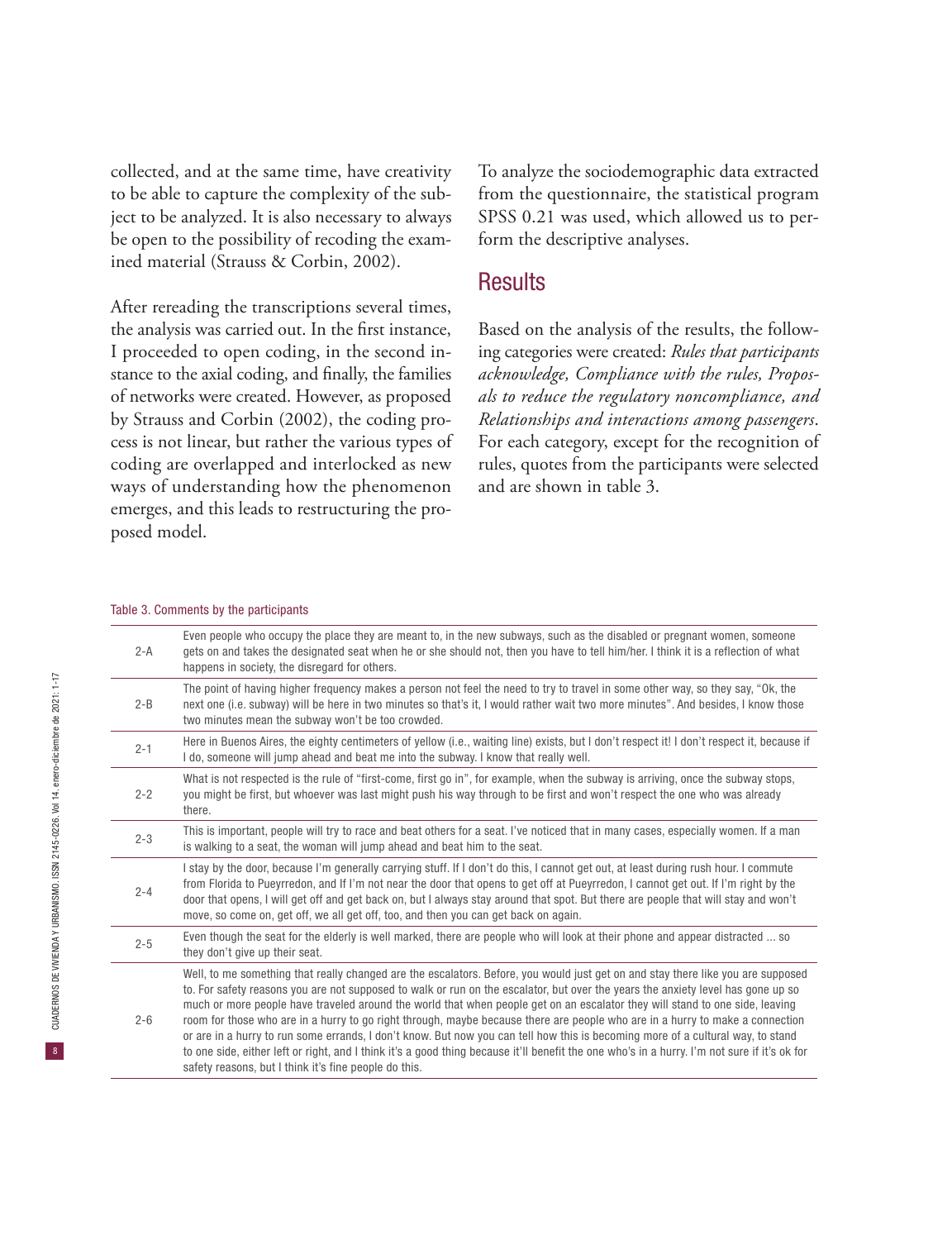| $2 - 7$  | Something happened for being crafty. It happens that on the B subway, the Medrano B station, the escalator won't work and<br>sometimes it does. It's not happening right now, but six or eight months ago, in Castro Barros station, on the side you get off the<br>subway, it wasn't working either. Well, during that week both escalators didn't work, and the one in Florida station also broke,<br>and I said "fuck". I always knew the Medrano station and this one weren't working so I said no! I will go through this way, and<br>I did. So, the ticket office guard told me "Sir, sir! You need to go through this way to pay", and I said, "Yes, you are right, but the<br>escalator is not working, and I am using the service". The guy ignored me, and I didn't pay. |
|----------|------------------------------------------------------------------------------------------------------------------------------------------------------------------------------------------------------------------------------------------------------------------------------------------------------------------------------------------------------------------------------------------------------------------------------------------------------------------------------------------------------------------------------------------------------------------------------------------------------------------------------------------------------------------------------------------------------------------------------------------------------------------------------------|
| $2 - 8$  | For example, when they say that you can't get on or off when the buzzer sounds, and you still try to make it in by pushing before<br>the door closes. I don't think they respect that, you can hear the buzzer, and you make the impossible to get on.                                                                                                                                                                                                                                                                                                                                                                                                                                                                                                                             |
| $2 - 9$  | People are dirty and careless.                                                                                                                                                                                                                                                                                                                                                                                                                                                                                                                                                                                                                                                                                                                                                     |
| $2 - 10$ | () And then the politeness of people when they get on the subway and you can see people laying down or occupying two seats.<br>Then you see people talking on their phones like they were in their home, yelling and all.                                                                                                                                                                                                                                                                                                                                                                                                                                                                                                                                                          |
| $3 - 1$  | If they use the TV on the platforms to repeat a message saying to give up their seat to a pregnant woman all the time, people will<br>be more committed to respect that rule, and when people see that someone is not giving up their seat, people will enforce that<br>rule.                                                                                                                                                                                                                                                                                                                                                                                                                                                                                                      |
| $3 - 2$  | Besides, I see people that don't pay plenty of times, but if there's police saying, "No, you can't go through there, no", then people<br>comply. There's a lot of people that don't pay and go through the door that can be opened (i.e. the emergency door).                                                                                                                                                                                                                                                                                                                                                                                                                                                                                                                      |
| $4 - 1$  | Yes, I think people are more thoughtful and united on that subject. You see something weird then you will try to make eye contact<br>with the person who might be a victim of a theft.                                                                                                                                                                                                                                                                                                                                                                                                                                                                                                                                                                                             |
| $4 - 2$  | I try to ironize it with a joke. People, since you don't know me, I want to let you know that I'm getting off at the next stop, so the<br>person will know I'm getting off. It's in the script, right? So, if they refuse to acknowledge it, then I will use the force. I already<br>explained that I'm getting off so therefore let me go through.                                                                                                                                                                                                                                                                                                                                                                                                                                |
| $4 - 3$  | I see that every passenger on the subway is in his own world, listening to music. You generally won't find people talking. I see<br>that everyone has headphones, books. If they are sitting, they are mostly reading, it's like everyone is doing their own thing. They<br>notice the station they need to get off at and they get off. It mostly begins and ends there.                                                                                                                                                                                                                                                                                                                                                                                                          |
| $4 - 4$  | The issue is when the subway is packed, totally overwhelmed. You need to prepare to get off and everyone is in the way. So,<br>everyone starts pushing, and that makes people start yelling, most people have headphones, and they cannot hear the one who's<br>getting off, and when they are getting pushed, without trying to be rude, the one with headphones will get annoyed, turn around<br>and say, "Why are you pushing me?", and that usually leads to fights but it's unavoidable.                                                                                                                                                                                                                                                                                      |

Source: own elaboration

### 1) Rules that participants acknowledge

Safety rules: These are rules that indicate how people should behave to keep their physical integrity and that of the rest of the passengers in the subway. Within this set of rules, the participants acknowledged one group of rules that allude to the processes of *evacuation due to fire, accidents, or technical problems of the cars* and a second group of rules that seek to prevent any accident related to the *operation of the subway.*

Evacuation due to fire, accidents, or technical problems in the cars: Pushing the emergency button in case of fire, taking the hammer to break the window in case of fire, using the ladder that is beneath the seats, waiting for the hydraulic doors to open, not getting off the car, and waiting for an indication of where to go.

Subway Functions Rules: No leaning on the doors, no standing between the cars, no walking on the escalator, no entering the car when hearing the sound that signals the doors are closing, no smoking, holding hands with their children, no running in the subway, no putting hands or arms outside of the window, and waiting behind the yellow line on the platform.

Additionally, two more rules are acknowledged. One refers to the care of passengers when they *faint.* According to this rule, the affected person must be helped to get off at the next station to be seen by specialized personnel. The other rule refers to *being watchful on one's belongings* so that they are not victims of theft. In this case, participants recognized that this action is communicated with posters, statements by the conductor, by the security guards, and among the passengers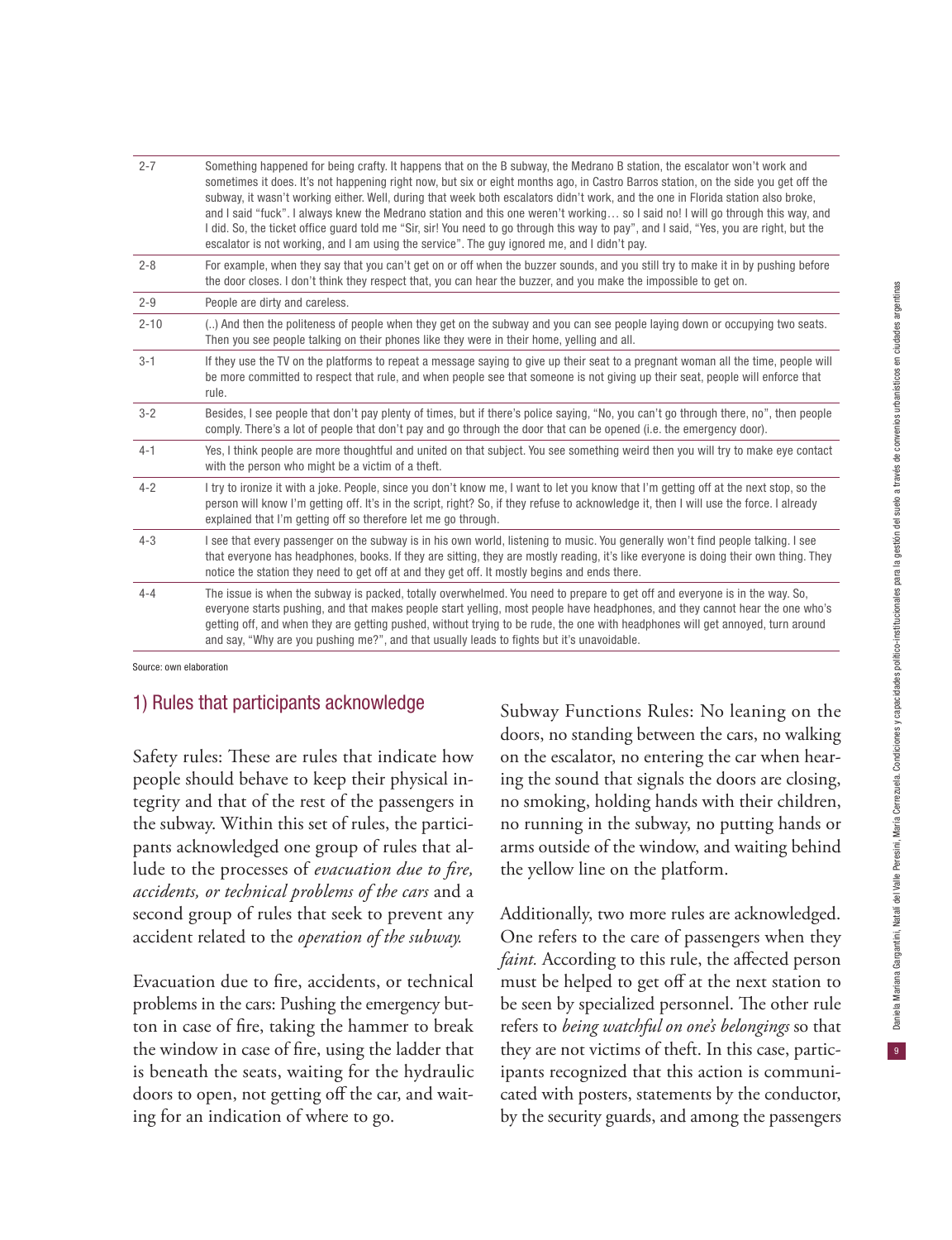since thefts are quite common. Theft occur so frequently that all the participants in the focus groups reported being victims of theft or having witnessed when one occurred.

The participants mentioned that some rules may exist, but they are not clearly stated, for example, the evacuation of passengers due to an accident. In some of the focus groups, the people said that the process should be disclosed to the public and that this should be done in a simple way by utilizing the internal network of television.

Rules of coexistence: These account for those rules that regulate the relationships and interactions among people in the subway. There are explicit rules, those that people recognize from posters and signs, and there are implicit ones, that participants learn from the socialization and coexistence in the space with other people. The explicit rules, and those that the people mentioned the most, were: giving their seat to pregnant women, disabled, or elderly; letting people get off before entering the car; and not standing at the door or close to it. In addition, the participants noted a rule in the Buenos Aires subway that is not applied, and it is that there should be indicative lines on the floor of the platform so that people know where the doors of the cars are going to be opened so they could wait in a more orderly way.

Implicit rules, which are called *basic norms* are those that people should know and fulfill out of respect for other passengers: (a) Keeping an appropriate distance from people. One participant said that they were 60 centimeters away from other passengers, especially at times when there is crowding of passengers and space is reduced; (b) Use the due seat space. Participants stated that in some units the seats do not have divisions indicating the space that each passenger should occupy, quite often, this causes people to abuse the

space they should use; (c) Do not talk loudly on cell phones; (d) Do not get on the subway with bags or any object that may bother passengers, because they abuse the space intended to each passenger; and (e) First-come, first go in.

#### 2) Compliance with the rules

Participants said that there is a tendency to transgress all rules, creating a pattern of noncompliance. The only rules agreed upon by the participants were: no smoking, no hands out the windows, watching their belongings, and helping if someone faint. The other rules are poorly respected. Among the reasons why rules are generally disobeyed, two positions are observed: (a) People do not respect the rules because they do not have values, and there is not anyone to enforce and sanction them, and (b) people fail to comply with rules because the conditions of the subway journey make it impossible for them to obey. The first refers to the fact that the normative problem is the responsibility of the people, while the second focuses on the problem that the company or institution provides.

Regarding these two concepts, the participants stated the reason underlying the noncompliance with different rules and why they or others defy them. At the same time, they explained that safety standards are less respected than those of coexistence since when interacting with others, people are more compliant.

Here are some of the rules and reasons that reinforce their noncompliance:

1. *Do not step over the yellow line*: Participants noted that this rule is not met for two reasons. Firstly, in most subway lines, the arrival time of the subway is not indicated, so, anxiously waiting, people approach the tracks and go beyond the safety line to look and see if the subway is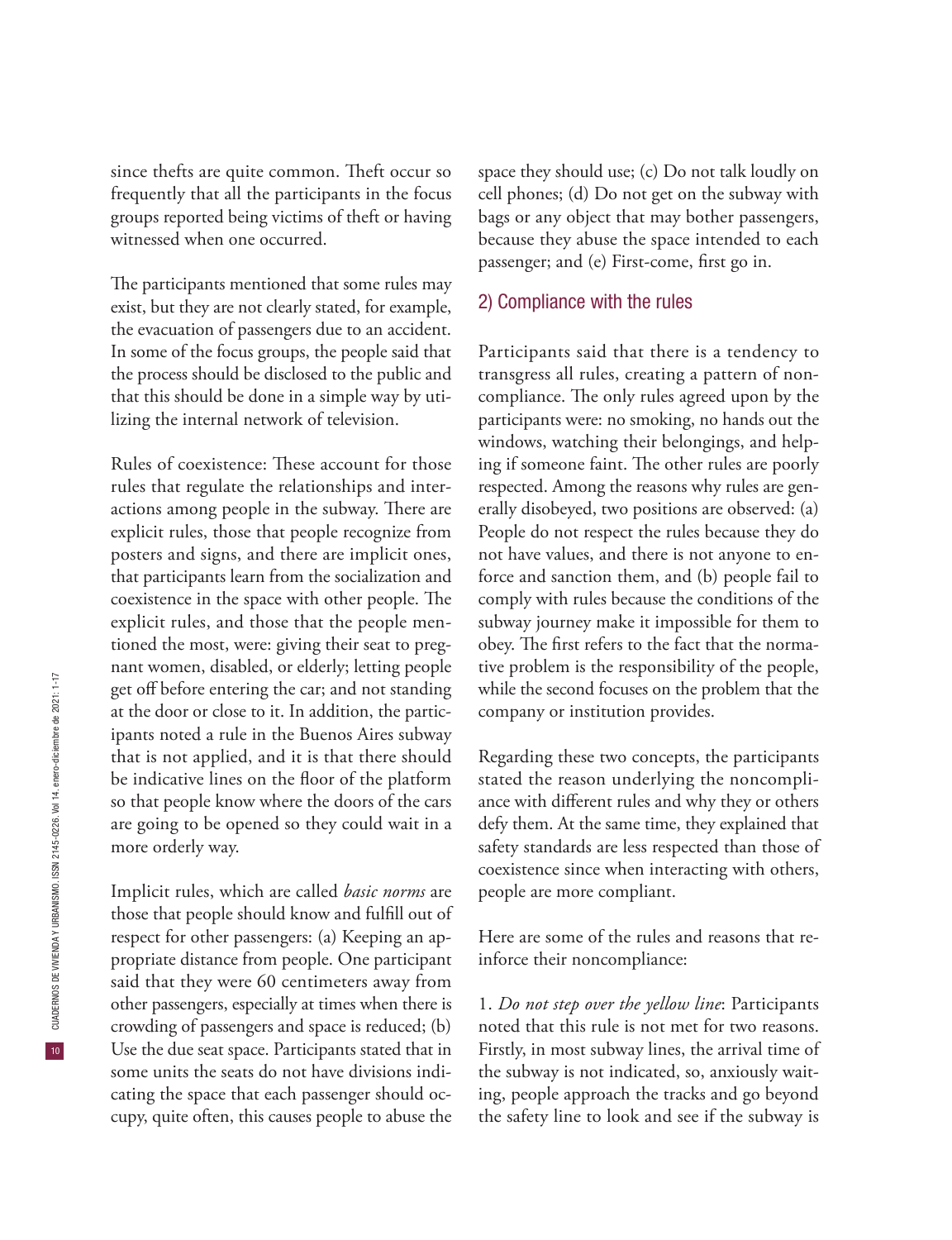coming. The second reason is associated with the crowding of passengers. As the cars are stuffed with passengers, especially during peak hours, passengers wait on the yellow line to be closer and to be able to enter the car first. As previously mentioned, there are no lines indicating where to wait, but people crowd and try to walk in as fast as possible.

2. *"First come, first go in" is not respected*: In the subway, although there is no line or lines that organizes people, there is a logic regarding who comes first. The people who arrive earlier approach and pile up closer to the yellow line. However, and in relation to the previous rule, there are passengers who go ahead without respecting the other passengers or move along the yellow line, where they should not walk.

3. *Let passengers exit before you enter*: The participants stated that this rule is not met. People waiting on the platform are desperate to get in and do not wait for passengers to get off. This causes friction, shock, and social unrest because there is no order. According to the participants, people want to travel and lose as little time as possible, and when they see that the doors open, they are pushed aggressively to enter, and no rules are respected.

4. *Do not lean against the doors*: The participants said that a few years ago, a new dynamic was established where people get on the car, and instead of moving toward the inside of the car, they stand near the door. The participants explained that many of them do it because transportation is so crowded, and they prefer to be close so that they can get off more easily. However, other participants clarified that this new dynamic is observed even when the cars are relatively empty, and people can move about comfortably.

5. *Yield the seats*: Most of the participants stated that they do not give up their seat with the consideration that they should. They explained that people sit down, use their cell phone, read or close their eyes, and are not attentive to the needs of passengers who have priority to sit, and it also happens with seats that are specifically reserved for them. However, if the need was clear or if other passengers or the person who needs it requests it, people stand and give up their seat.

6. *Do not walk on the escalator*: This rule generates confusion, and people from different perspectives say that it is not complied with. Some participants have travelled abroad, and in other countries, if people want to speed up their trip, they go up the left side of the escalator, and if they simply want to be transported by it, they stay on the right side. In the Buenos Aires subway, people are prohibited from walking to prevent accidents, but in the practice, these two contradictory rules coexist and create arguments between passengers and a social unrest.

7. *Not to pay the ticket*: However, people did not mention paying for the trip as a rule. One participant said that he did not pay for his trip once because the three station escalators did not work. The other participants said that it is not a daily practice, but that they have seen this happening sometimes since there is no enforcement.

8. *Do not enter when the buzzer sounds signaling the doors closing*: Some participants said that passengers enter the car even though the buzzer has announced the closing of doors or when they are closing. This is problematic, since this causes slight delays. Moreover, it endangers the safety of the person who is shoving through the door.

9. *Keep the subway clean*: Some participants said that people throw their trash on the floor and do not take care of public spaces.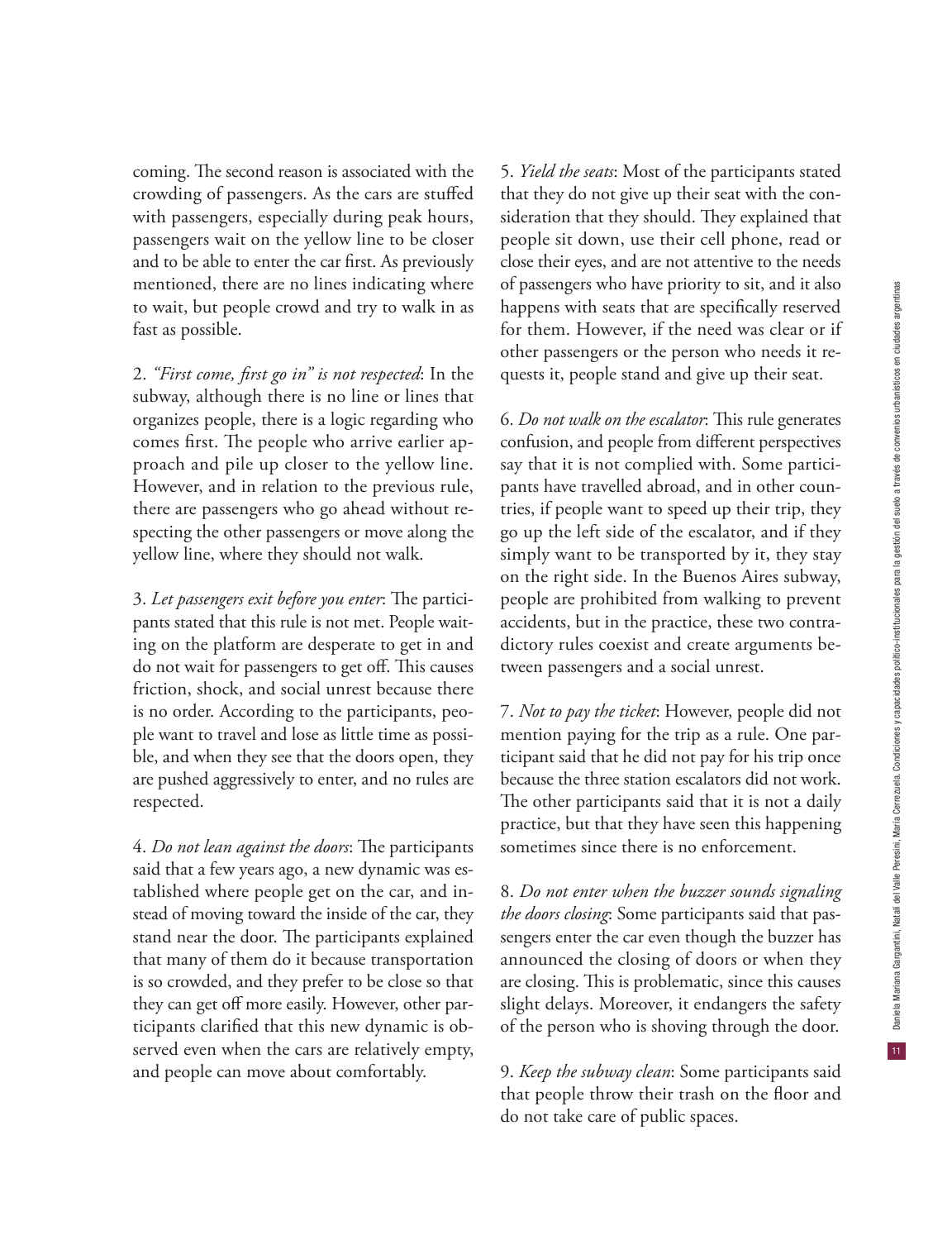10. *Rules of coexistence*: Most of the participants pointed out that in the moment of greater harmony among passengers, the most implicit social rules, for example, respecting others, not shouting, not pushing, not speaking very loudly on the phone, and keeping distance between passengers, are not respected. There are other rules, such as not carrying bags or any large item that may bother others, is something that is not met at any time, even when the cars are not full. Additionally, they suggest that sometimes people occupy a greater part of the seat that would make them more comfortable, but they use space intended to another passenger.

### 3) Proposals to reduce the degree of noncompliance

Before the discussions that took place regarding (non)compliance with the rules, some participants suggested taking various actions to remedy the noncompliance in the subway:

1. *Increase in signage*: The participants suggested that there should be more signs, although most of them pointed out that they have increased in relation to a few years ago, as well as sound warnings and advertisements on the internal network of televisions. They argued that the increased communication of rules will increase the awareness of them and also encourage other passengers to report those who infringe the rules.

2. *Increase in security personnel*: The people in the focus groups stated that if there were officers/ agents regulating the behavior of the passengers, there would be greater compliance.

Regarding the relationships and interactions between passengers, the participants told that four different dynamics can be found:

1. *Positive relationship*: They stated that there are some situations when a good relationship between passengers is fostered. Firstly, they said that in the face of health problems, people are supportive and helpful to those who needed it. Secondly, before thefts occur in the subway, the people are attentive and warn another passenger who may become a victim of robbery. Thirdly, they remarked that there are people who do not give up their seat, but there are also people who request that the seat be given to the person who needs it.

2. *Ambivalent relationship*: There are participants who stressed that relationships depend more on the context. When the cars are very full or there are delays or inconveniences, the mood of the passengers is bad, and the situations become tense, with people confronting one another. However, when the environment is more relaxed, people are friendly, and relationships are positive.

3. *There was no relationship between passengers*: Participants alluded to no interaction among people. They emphasized that each passenger is busy with their cell phone, listening to music, reading, or putting on makeup, but they do not pay attention to other people. Each passenger is glued to what they are doing or thinking about, and there is no willingness to dialogue. They stated two main reasons that could explain such little interaction. One is that the travel time is short, people got on and already knew that they would get off within a few minutes. The other reason is that in the subway, there is no landscape or view to admire, and this makes the passengers feel forced to look at other people and generate uncomfortable eye contact.

4. *Negative relationship*: Some participants said that relationships in the subway are tense because too much people are travelling and also because of the degree of disregard for people. This leads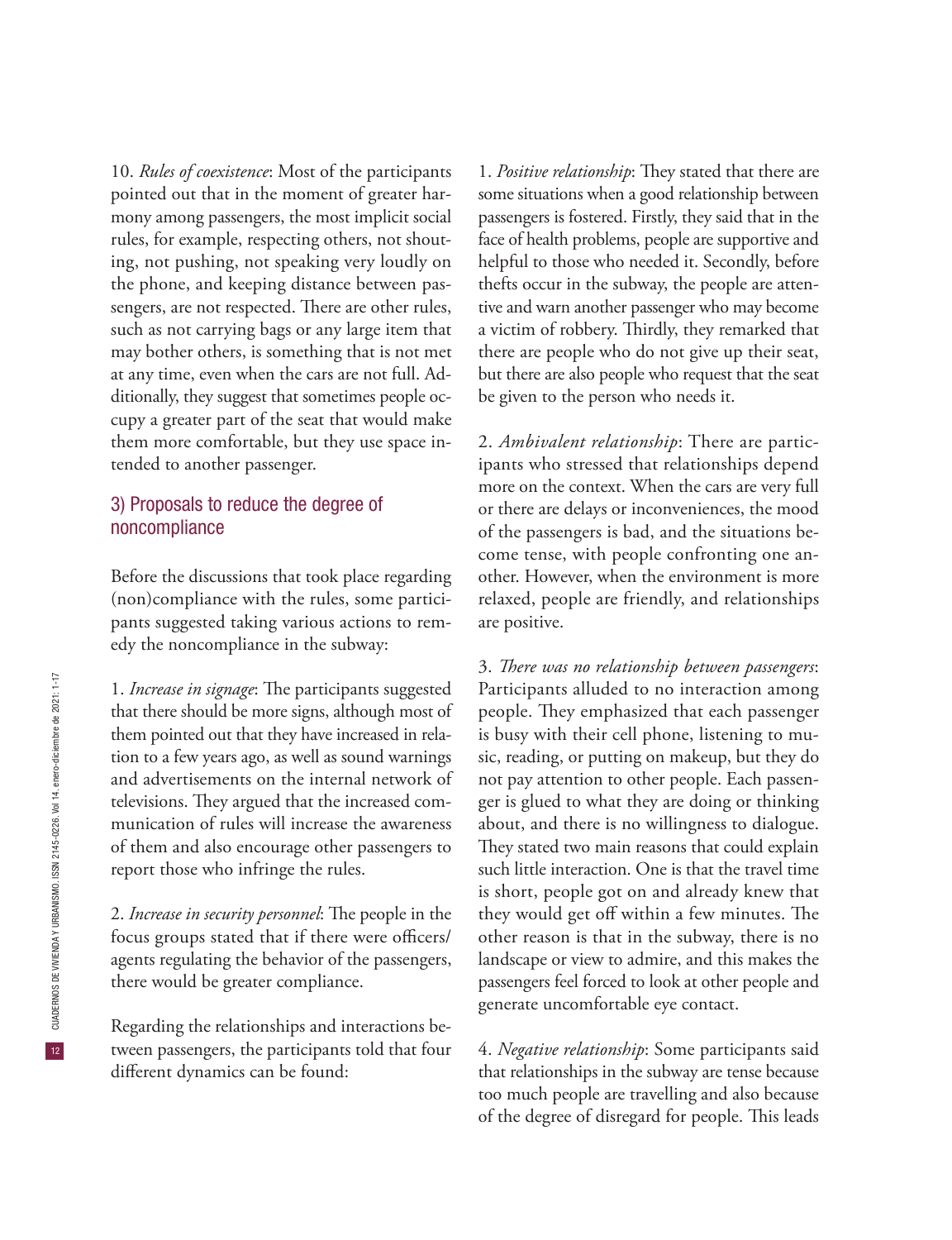$13<sup>°</sup>$ 

people to push each other, raise their voices, and create discomfort and even physical aggressions.

## **Discussion**

Regarding the first objective, which sought to describe the rules that participants acknowledged, it was noted that there are rules that come from the institution (See table 1) and that are recognized (e.g., yielding the seats, not leaning on the door, not entering the car when you hear the buzzer signaling the doors are closing, not smoking, etc.). However, many were not mentioned by the participants, indicating some degree of ignorance (e.g., not eating or drinking in the subway). There was another group of rules of coexistence that people noticed are not written but are learned and shared by the passengers (e.g., keeping an appropriate distance, not talking loudly on their cell phone, and occupying an appropriate part of the seat); people have consensus here and believe these rules should regulate social interactions.

As proposed by Zaporozhets (2014) and Zhao and Siu (2014), these rules are learned by socializing in a space, regulating the expected behavior, and when they are not respected, they cause discomfort. For example, as one participant's session showed, he asked permission to move within the car, get to the door, and get off. That is, he behaved in a proper manner. However, when he was not heard, he resorted to an act of physical aggression like pushing the rest of the passengers. In this case, control and social sanctions (Brauer & Chaurand, 2010; Chekroun & Brauer, 2002) did not work, and for this reason, individuals chose to resort to other behaviors that broke the implicit rules and generated aggression. Moreover, there was another group of safety rules that participants stated that are not linked to those regulated by SBASE (e.g., do not stop between cars) but that people recognized informally.

In relation to the second objective, the analysis of the perception of normative (non)compliance, it was observed that most participants perceived a high degree of noncompliance. Many of the rules that participants are aware of, they do not believe that people respect. This would indicate that breaching the rules does not come from ignorance or misinformation, as it was previously explained, but that infringement is conscious.

Even though they said that there was a high degree of noncompliance, there were some standards more respected than others. Oceja et al. (2001) argued that regulatory compliance depends on the perception of legitimacy of the rule. That is, when people believe that the rule is fair, it increases their adherence. In this sense, when the participants stated that the rules were respected to a greater extent, such as "giving up their seat to the one who has priority", which is a rule of basic coexistence and respect, and safety rules such as "do not lean on the door", the legitimacy of the rule is implicitly distinguished. It does not mean that people think that leaning on the doors is acceptable. They believe that with crowds of people, leaning on the doors is something inevitable, and they solve certain problems such as walking through the car among a crowd of people. The safety rule gets irrelevant or incoherent due to the dynamics of the operation of the subway, and people start not respecting it. However, it is interesting to note that when the cars are not stuffed with passengers, some of them still stay at the door. That is to say, although it no longer responds to the logic of noncompliance, the behavior is automated, the action is decontextualized, and thus, a new norm is naturalized.

This new strategy that is learned and adopted does not solve the social or group problem, but it is a strategy used by individuals to adapt to the system. Regular infringement indicates that there is a problem due to the discrepancy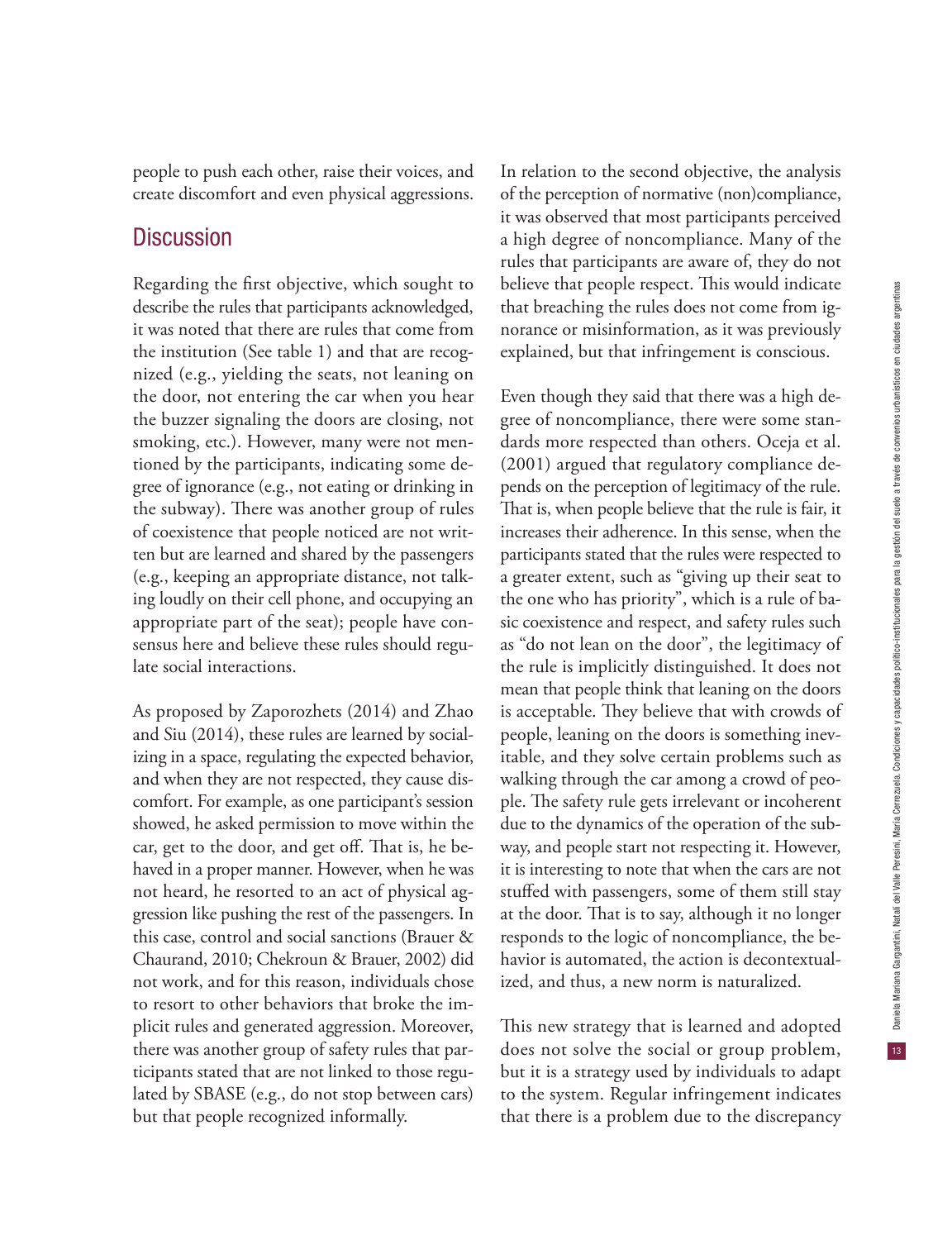However, on this phenomenon, one must think about whether the rule is still functional and, if it is, how to adapt it to the new context; if not, how to change it. The problem is when conflicting rules coexist and cause confusion and deviation from the rules (Beramendi, 2014). Analyzing some answers from the participants, they made sure to step on the yellow line to be able to get the yellow line".

on the car earlier and that no one was ahead of them. This rule is clear and functional since it demarcates a space to avoid any accident. However, due to the number of passengers and the low frequency of the subway, participants broke this rule to be able to get on and not to waste time, so that they would not miss the subway. The most consistent solution given was to increase the frequency of the subway, but there are other rules that help the ordering of passengers, such as adding lines that demarcate where the doors open, and people can line up there. As Maister (1985) puts it, waiting on the subway, just like waiting for trains, generates more anxiety, because people wait for it as an amorphous mass when it is not clear who came first. In this sense, creating a new rule that organizes the space can reduce anxiety and deter people from disobeying the safety rule "do not step over Furthermore, the rules have the challenge of managing public space, while controlling and respecting the freedom of people so that some do not inhibit the expression of others (Zhao & Siu, 2014). The participants in these focus groups mainly raised the need for a competent authority to regulate and sanction. As mentioned above, this authority actor is necessary, but it is not the most effective, especially when the rules are widely disrespected (Beramendi & Romero Gianotti, 2019) and because it is expensive due to the need for constant control. To a lesser extent,

between formal or explicit rules and informal or implicit rules (Helmke & Levitsky, 2004).

participants mentioned the need for the authorities to exercise control and ensure that the rules are complied with. In these cases, the participants raised the need for the rules to be displayed on posters or signs, so that the institution takes responsibility for the rule-making, so that it does not look like one's personal choice. In this sense, it is hard for people to demand that the rules be adhered to. As Böhmer (2010) and Nésis (2005) put it, in the local context, people find it hard to put themselves in the place of a whistleblower, pointing out that someone is not following a rule that others do, and for this reason, he or she draws an advantage. This can also be an effect, as argued by Brauer and Chaurand (2010), that if the infraction becomes common, it is adopted as a descriptive social norm and there will be greater tolerance, and this makes it difficult for people to exercise social control.

From the stories, we observed that the infractions caused discomfort and that it affects interpersonal relationships. Above all, this was observed in the hours of greatest agglomeration, where people recognized that a tense and aggressive relationship between people occurs. This is seen in other studies, where the heat, smell, and discomfort caused by overcrowding contribute to aggressive behavior and negative interpersonal responses (Mohd Mahudin et al., 2012). However, participants stated that in the subway there is no interaction between passengers. The routes are direct, the trip is fast, and there is no landscape to distract the passengers, so people are engaged with some activity or thought. In this sense, this environment can make difficult for people to express any discomfort or tolerate the disregard of another passenger.

In order to generate changes, a space must be provided where the rights of the people are cared for and not corrupted by others and, at the same time, the reason that underlies the infraction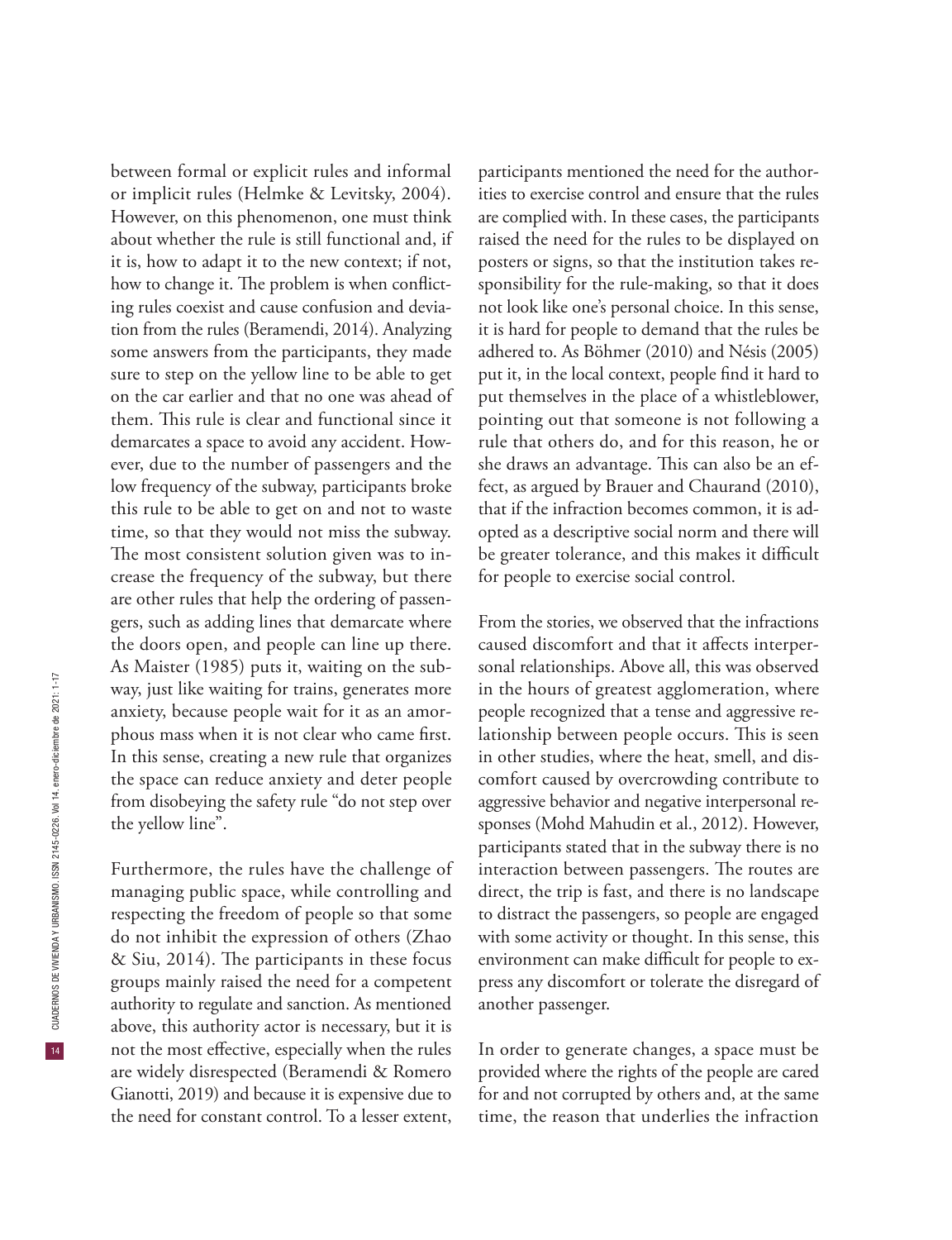$15<sup>°</sup>$ 

needs to be understood since it responds to an institutional dynamic which must be changed or formalized.

Furthermore, it is extremely important to begin to empower the passengers to enforce the rules and, in that way, they will also positively regulate their behavior and disobey less. Not only is the awareness of the rules necessary, but promoting social control to improve coexistence in the public transportation is imperative as well. If normative noncompliance is addressed from these angles, the perception of violence, discomfort, or disrespect experienced by passengers can be reversed, and a space of comfort, trust, and wellbeing can be achieved in the subway.

This study shows some limitations. Firstly, in the design of the questionnaire, participants were asked only orally and, as a condition to start answering, about their place of residence. However, the lack of this information added in the questionnaire makes it impossible to know if there are differences between residents of these urban areas. Secondly, the sample tends to have a bias in relation to the participant´s social class and their schooling. Finally, passengers should have been asked in the questionnaire which lines of the metro they used.

Considering this qualitative study, for future research, the objectives are to design two scales to asses normative (non)compliance in the metro and the extent to which a normative transgression is uncomfortable for passengers. It also should be planned to deepen the social interaction among passengers to analyze which social climate prevails. In these future studies, the characteristic of the sample will be more balanced.

## References

Beramendi, M. (2014). *Percepción del sistema normativo, transgresión y sus correlatos psicosociales en*  *Argentina* [Unpublished doctoral thesis]. Facultad de Psicología, Universidad de Buenos Aires, Ciudad Autónoma de Buenos Aires, Argentina.

Beramendi, M., & Romero Gianotti, M. de los Á. V. (2019). Un análisis exploratorio sobre las experiencias de viajar en el subterráneo de Buenos Aires. *Psicodebate,* 19(2), 69-84. https://www. doi.org/10.18682/pd.v19i2.960

Böhmer, M. (2010). Una Orestíada para la Argentina. Entre la fraternidad y el estado de derecho. En M. Böhmer, R. Moguillansky, & R. Rimoldi (Eds.), *Por qué el mal* (pp. 103-146). Editorial Teseo.

Brauer, M., & Chaurand, N. (2010). Descriptive norms, prescriptive norms, and social control: An intercultural comparison of people´s reactions to uncivil behaviors. *European Journal of Social Psychology,* 40, 490-499. https://doi. org/10.1002/ejsp.640

Burger, J., Sanchez, J., Imberi, J., & Grande, L. (2009). The norm of reciprocity as an internalized social norm: Returning favors even when no one finds out. *Social Influence, 4*(1), 11-17. https:// www.doi.org/10.1080/15534510802131004

Chaurand, N., & Brauer, M. (2008). What determines social control? People's reactions to counternormative behaviors in urban environments. *Journal of Applied Social Psychology, 38*, 1689-1715. https://www.doi. org/10.1111/j.1559-1816.2008.00365.x

Chekroun, P., & Brauer, M. (2002). The bystander effect and social control behaviour: the effect of the presence of others on people's reactions to norm violations. *European Journal of Social Psychology, 32*, 853-867. https://www.doi. org/10.1002/ejsp.126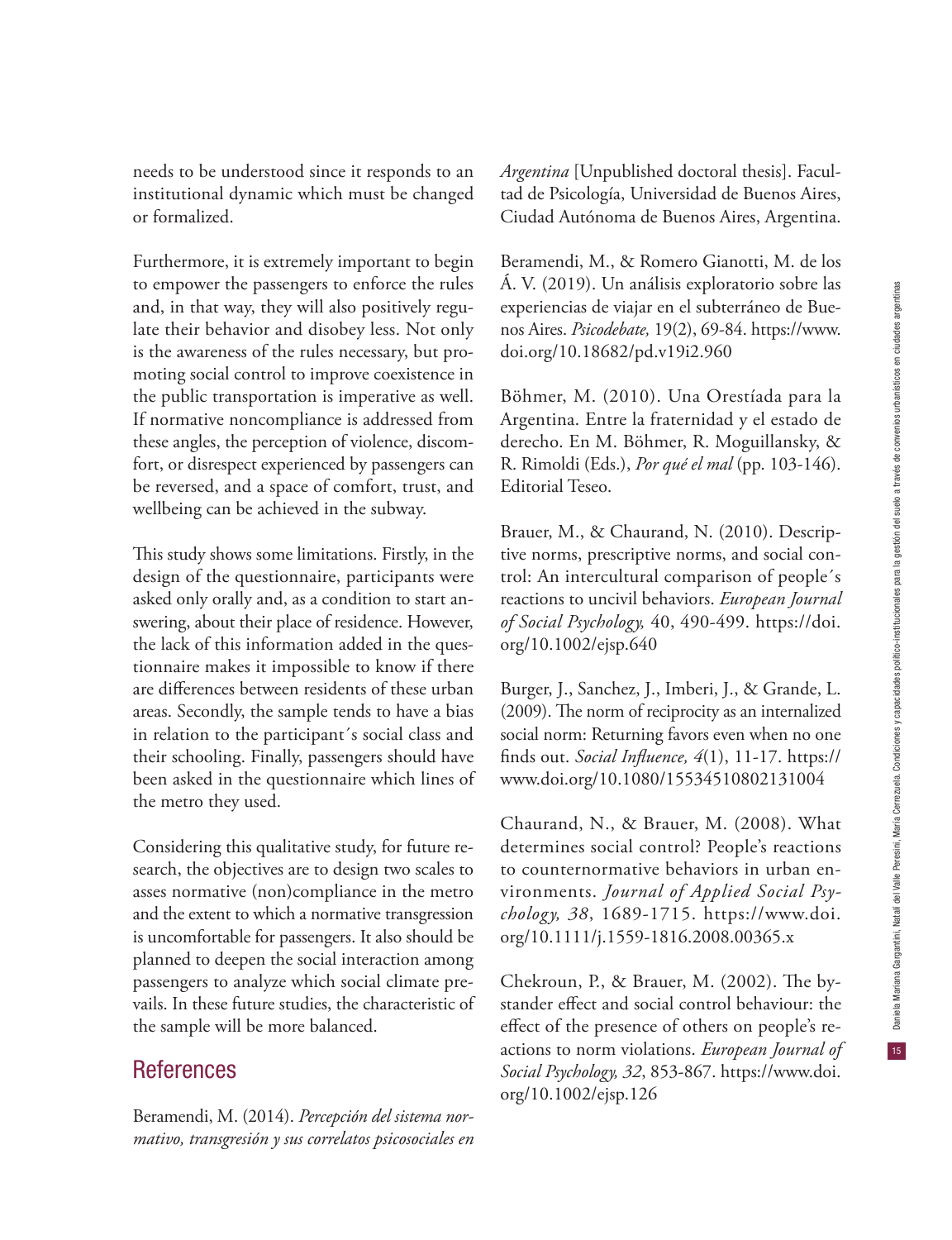Cialdini, R. B. (2007). Descriptive social norms as underappreciated sources of social control. *Psychometrika, 72*(2), 263-268. https://www.doi. org/10.1007/s11336-006-1560-6

Cialdini, R. B., Reno, R. R., & Kallegren, C. A. (1990). A focus theory of normative conduct: Recycling the concept of norms to reduce littering in public places. *Journal of Personality and Social Psychology, 58,* 1015-1026. https://www. doi.org/10.1037/0022-3514.58.6.1015

Cook, K. (2005). Networks, Norms, and Trust: The Social Psychology of Social Capital. *Social Psychology Quarterly, 68*(1), 4-14. https://www. doi.org/10.1177/019027250506800102

Domínguez Sánchez-Pinilla, M., & Davila Legerén, A. (2008). La práctica conversacional del grupo de discusión: jóvenes, ciudadanía y nuevos derechos. En A. Gordo y A. Serrano (Eds.), *Estrategias y prácticas cualitativas de investigación social* (pp. 97-125). Pearson Educación.

Evans, G. W., & Wener, R. E. (2007). Crowding and personal space invasion on the train: Please don't make me sit in the middle. *Journal of Environmental Psychology, 27*(1), 90-94. https://www. doi.org/10.1016/j.jenvp.2006.10.002

Friman, M. (2010). Affective dimensions of the waiting experience. *Transportation Research Part F: Traffic Psychology and Behaviour, 13*(3), 197-205. https://www.doi.org/10.1016/j. trf.2010.04.006

Helmke, G., & Levitsky, S. (2004). Informal Institutions and Comparative Politics: A Research Agenda. *Perspectives on Politics, 2*(4), 725-740. https://www.doi.org/10.1017/ s1537592704040472

Heritage, J. (2004). Conversation analysis and institutional talk: Analyzing data. En D. Silverman (Ed.), *Qualitative research: Theory, method, and practice* (pp. 222-245). Sage.

Jain, S., Aggarwal, P., Kumar, P., Singhal, S., & Sharma, P. (2014). Identifying public preferences using multi-criteria decision making for assessing the shift of urban commuters from private to public transport: A case study of Delhi. *Transportation Research Part F: Traffic Psychology and Behaviour, 24*, 60-70. https://www.doi. org/10.1016/j.trf.2014.03.007

Kenyon, S., & Lyons, G. (2003). The value of integrated multimodal traveller information and its potential contribution to modal change. *Transportation Research Part F: Traffic Psychology and Behaviour, 6*(1), 1-21. https://www.doi. org/10.1016/s1369-8478(02)00035-9

Maister, D. (1985). *The psychology of waiting lines.* http://davidmaister.com/articles/ the-psychology-of-waiting-lines/

Mohd Mahudin, N. D., Cox, T., & Griffiths, A. (2012). Measuring rail passenger crowding: Scale development and psychometric properties. *Transportation Research Part F: Traffic Psychology and Behaviour, 15*(1), 38-51. https://www.doi. org/10.1016/j.trf.2011.11.006

Morris, E. A., & Guerra, E. (2015). Are we there yet? Trip duration and mood during travel. *Transportation Research Part F: Traffic Psychology and Behaviour, 33*, 38-47. https://www.doi. org/10.1016/j.trf.2015.06.00.3

Muñoz Justicia, J. (2005). *Análisis cualitativo de datos textuales con ATLAS TI. 5.* Universidad Autónoma de Barcelona.

 $16$